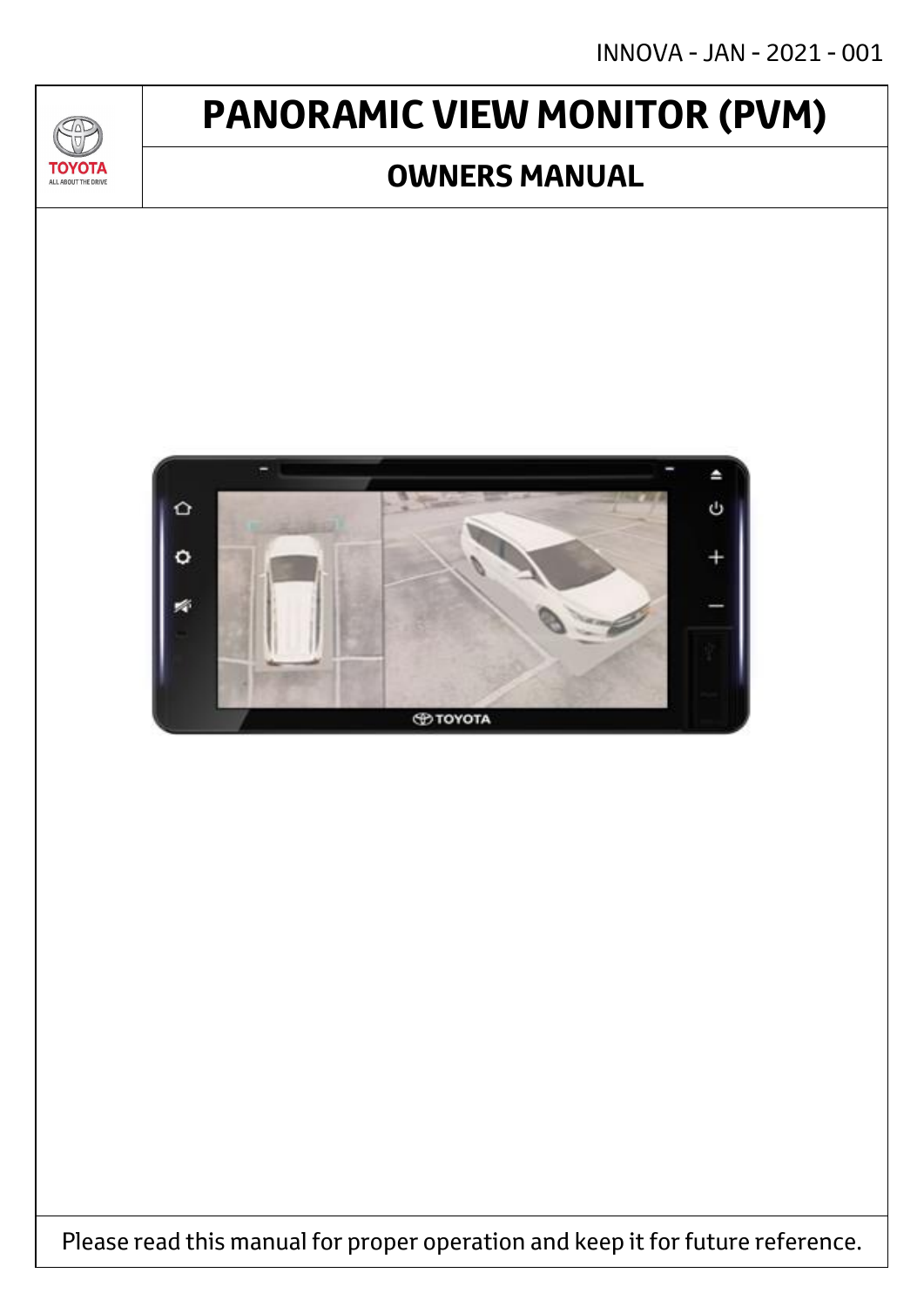

# **TABLE OF CONTENTS**

## **PANORAMIC VIEW MONITOR (INNOVA)**

| <b>Section</b> | <b>Title</b>                                           | <b>Page</b>    |
|----------------|--------------------------------------------------------|----------------|
| 1.0            | <b>Statements &amp; Declarations</b>                   |                |
| 1.1            | <b>Safety Instructions</b>                             | 1              |
| 2.0            | <b>Getting Started</b>                                 |                |
| 2.1            | <b>Product Overview</b>                                | 2              |
| 3.0            | <b>Operating Panoramic View Monitor</b>                |                |
| 3.1            | Gear: Engaged to Parking (P) / Neutral (N) / Drive (D) | 3              |
| 3.1.1          | 2D model + 3D model 360°.                              | 4              |
| 3.1.2          | 2D model + 3D model (from angle B).                    | $\overline{4}$ |
| 3.1.3          | 2D model + 3D model (from angle D).                    | 4              |
| 3.1.4          | 2D model + 3D model (from angle F).                    | 5              |
| 3.1.5          | 2D model + 3D model (from angle H).                    | 5              |
| 3.1.6          | 2D model + 3D model (from angle A).                    | 5              |
| 3.1.7          | Front view full screen.                                | 6              |
| 3.1.8          | Rear view full screen.                                 | 6              |
| 3.2            | Gear: Reverse (R)                                      | $\overline{7}$ |
| 3.2.1          | 2D model + Rear view.                                  | $\overline{7}$ |
| 3.2.2          | <b>Rear View Full Screen</b>                           | 8              |
| 3.2.3          | 2D model + 3D model from view E.                       | 8              |

Please read this manual for proper operation and keep it for future reference.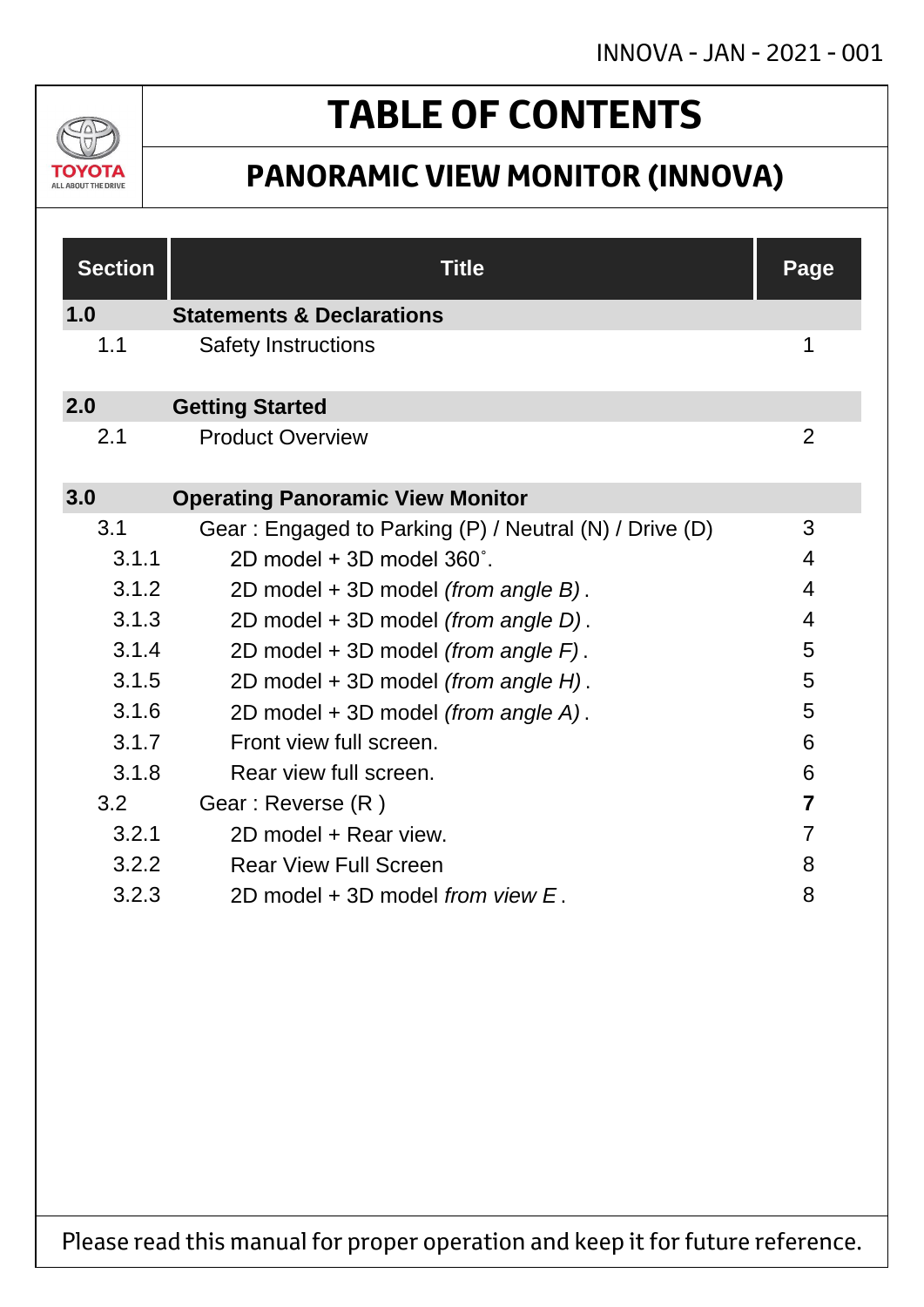# **SECTION 1.0**

## **Statements & Declarations**

#### **Safety Instructions 1.1**

### **Warning**

ALL AROUT THE DRIV

Read, follow, and retain all of the following safety precautions. Heed all warnings before operating the Panoramic View Monitor.

### **Cautions**

- 1. Several precautions are to be taken whle using the PVM :
	- a. PVM function automatically disables when vehicle speed exceeds 12 km/h.
	- b. Using the PVM mode does not alter the responsibilities of the driver's behaviour. These responsibilities include observing all the traffic rules and regulations to avoid accidents to prevent accidents, personal injuries or property damages.
- 2. Blind Spot

The cameras that are mounted at the Front, Right, Left and Rear of the vehicle are only able to view objects from a proximate distance distance of 20cm away from the vehicle.



| <b>LEGEND</b>   |
|-----------------|
| Blind spot area |
| Visible area    |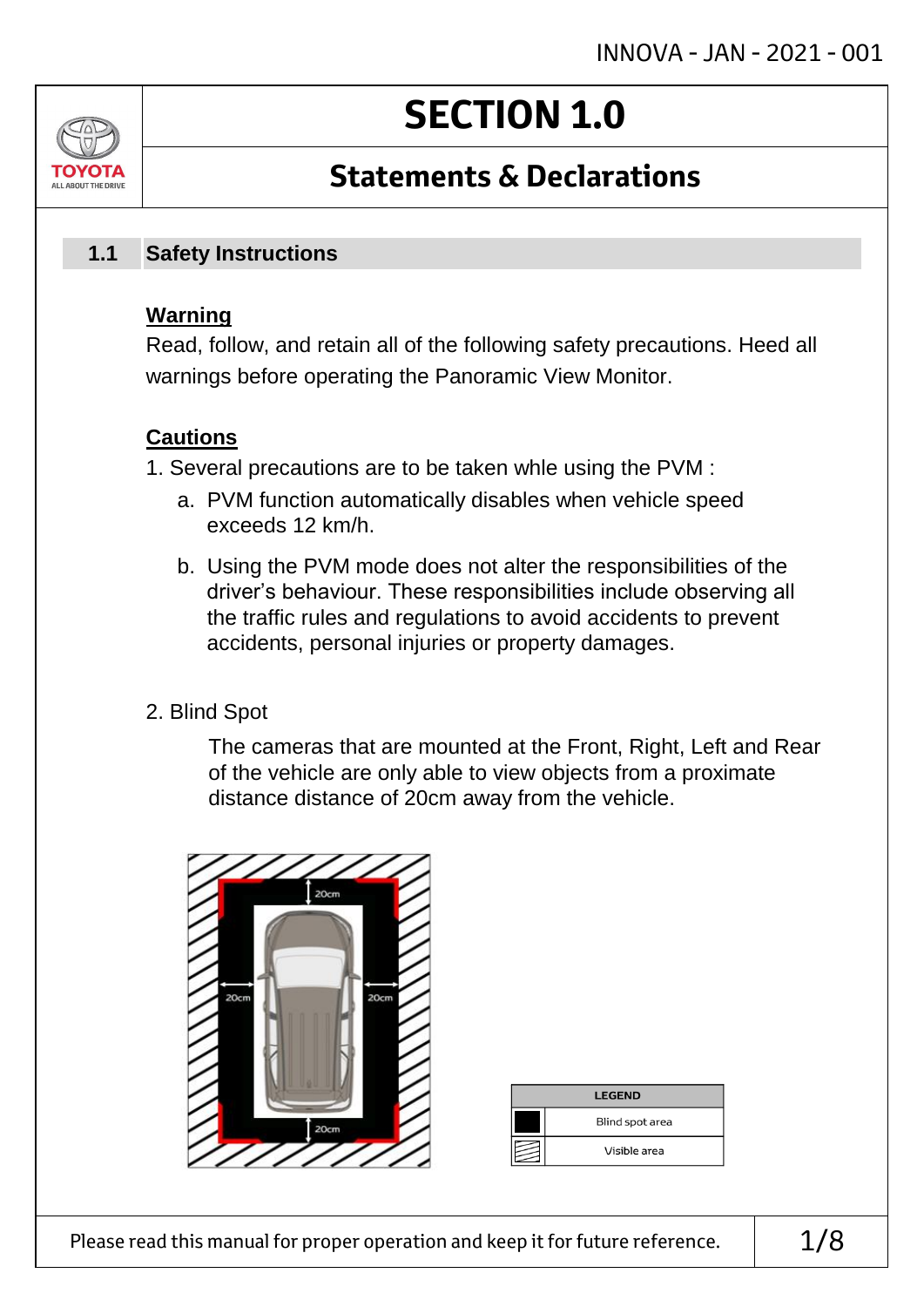# **SECTION 2.0**

## **Getting Started**



### **Front Camera Innova**

 $\sqrt{2}$ 

TOVOTZ ALL ABOUT THE DRIVE

• Front camera located at Front Grille variant only)

### **Right and Left Camera Innova**

• Right / Left Camera located under the respective side mirrors

### **Rear Camera Innova**

• Rear camera located under the trunk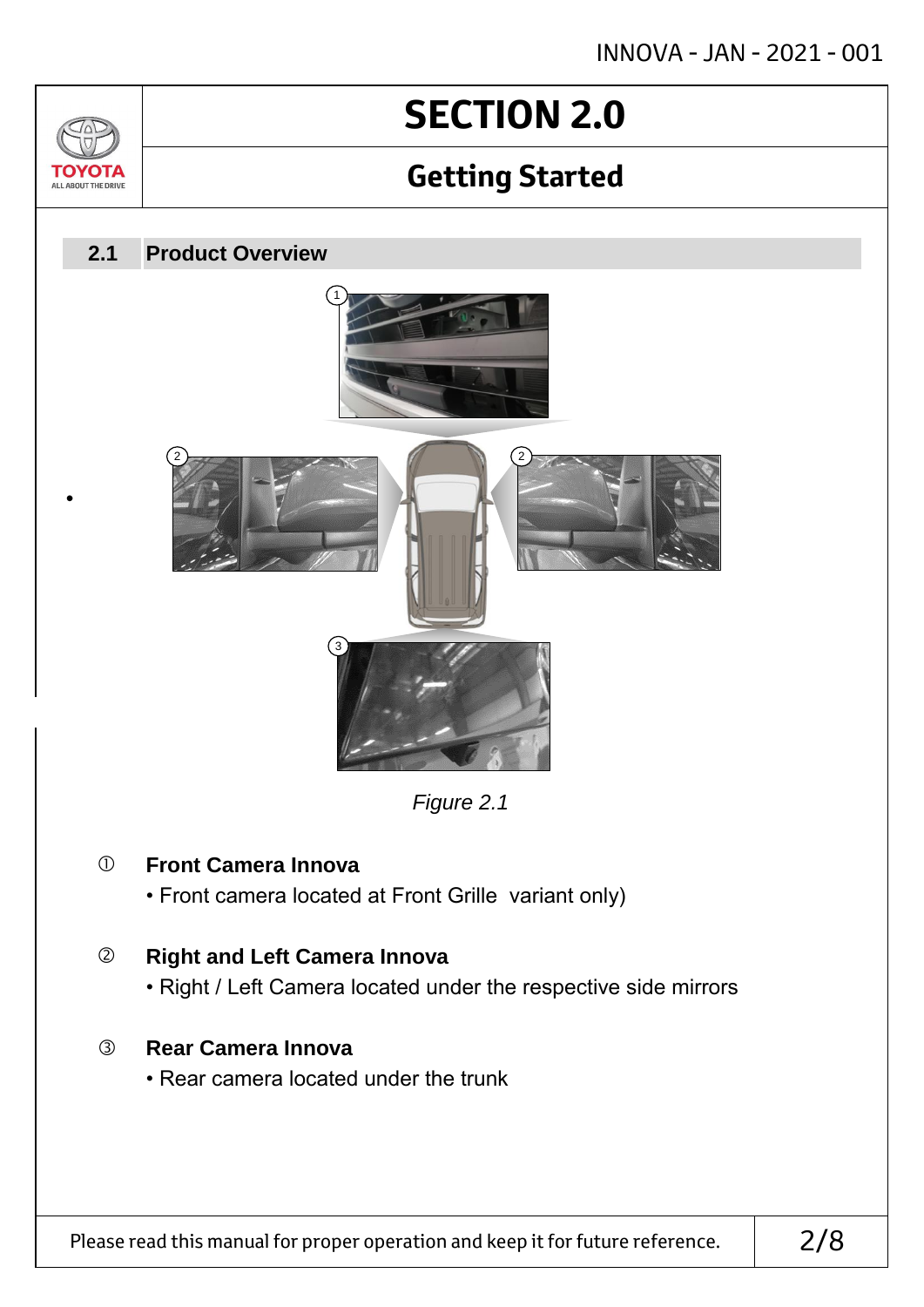# **SECTION 3.0**

## **Operating PVM**

#### **Gear : Engaged to Parking (P) / Neutral (N) / Drive (D) 3.1**

ALL AROUT THE DRIV

1. Hold the PVM button for 3 seconds until green light appears. This means that PVM has been activated manually.



- 2. User can switch between 8 views (in order) upon manual activation of PVM:
	- i. 2D model  $+$  3D model 360 $^{\circ}$ .
	- ii. 2D model + 3D model *(from angle B)* .
	- iii. 2D model + 3D model *(from angle D)* .
	- iv. 2D model + 3D model *(from angle F)* .
	- v. 2D model + 3D model *(from angle H)* .
	- vi. 2D model + 3D model *(from angle A)* .
	- vii. Front view full screen.

viii.Rear view full screen.



**3.** Press and hold PVM button for 3 seconds to exit PVM mode manually.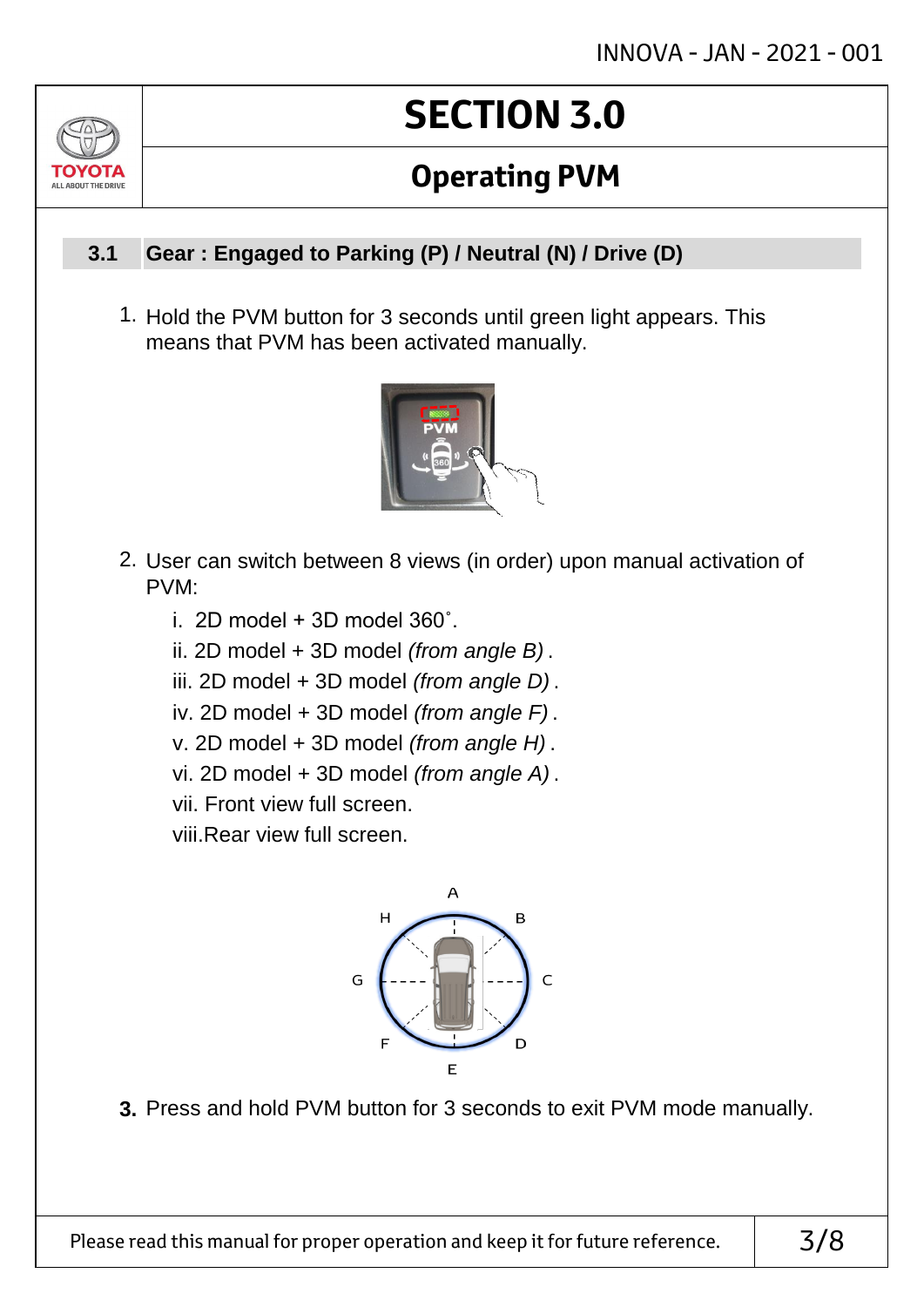# **SECTION 3.0**

## **Operating PVM**

#### **2D model + 3D model 360° view 3.1.1**

ALL AROUT THE D

3D model will rotate for 1 cycle clockwise automatically in a duration of 10 seconds upon manual activation of PVM



#### **2D model + 3D model from angle B 3.1.2**

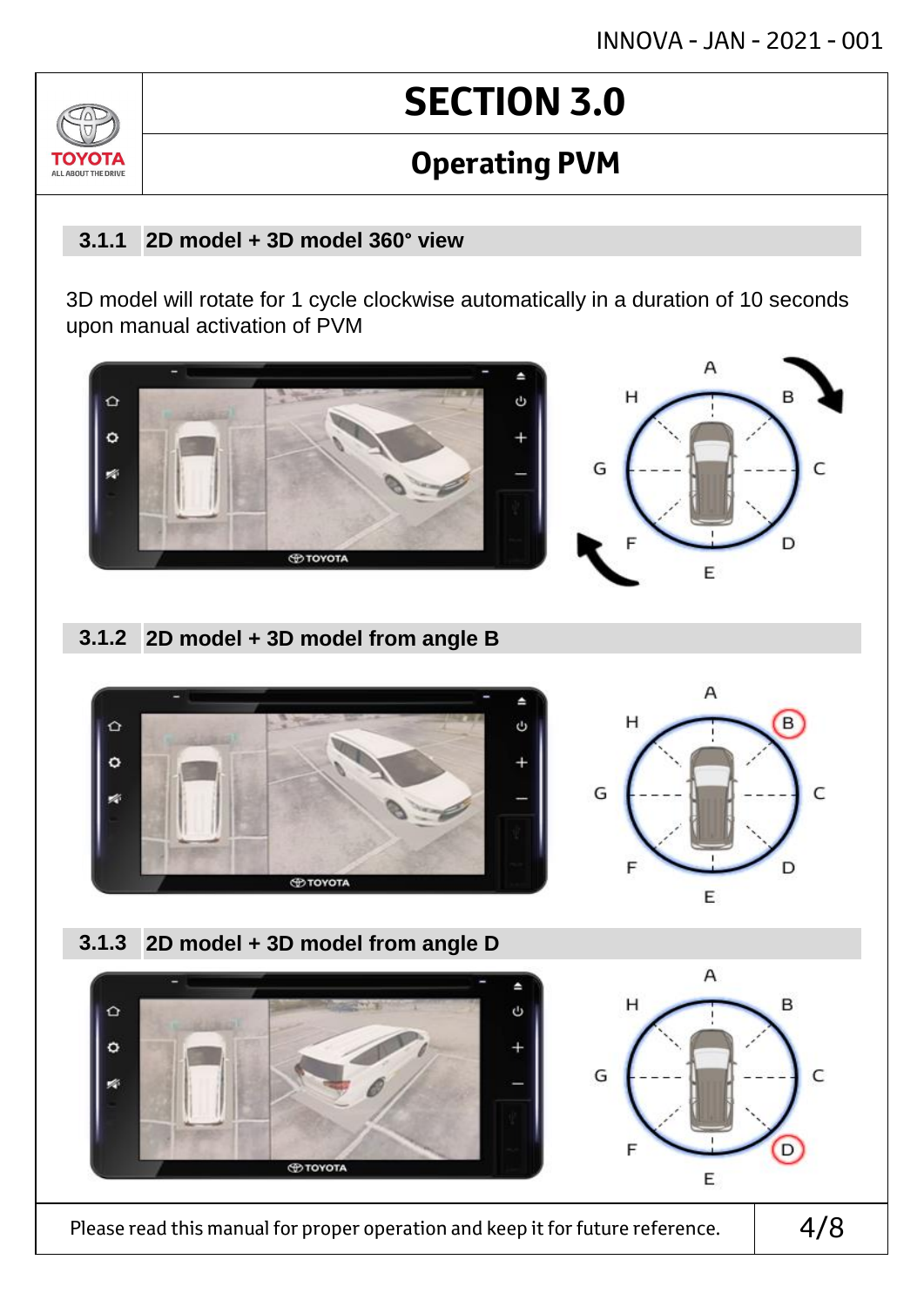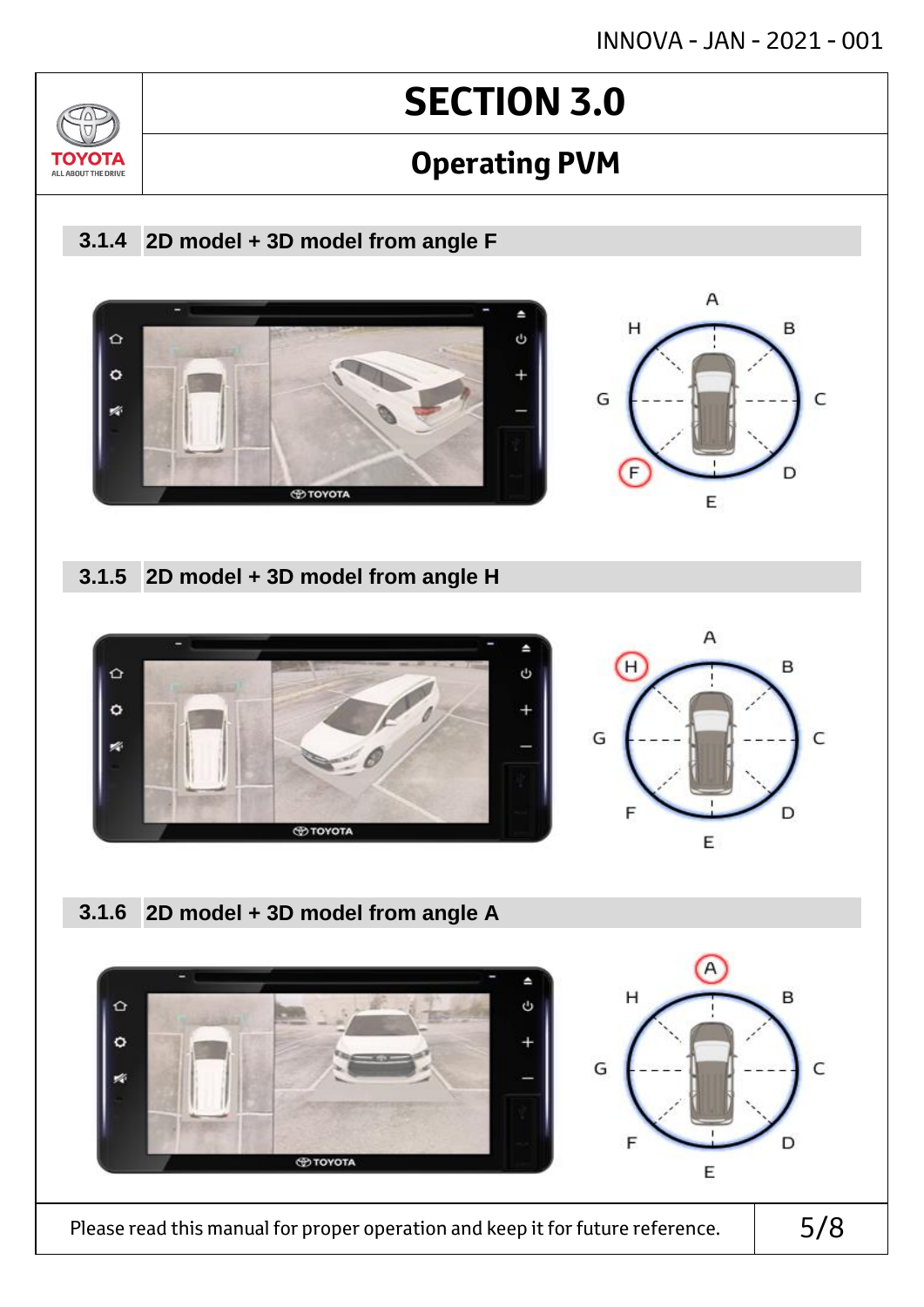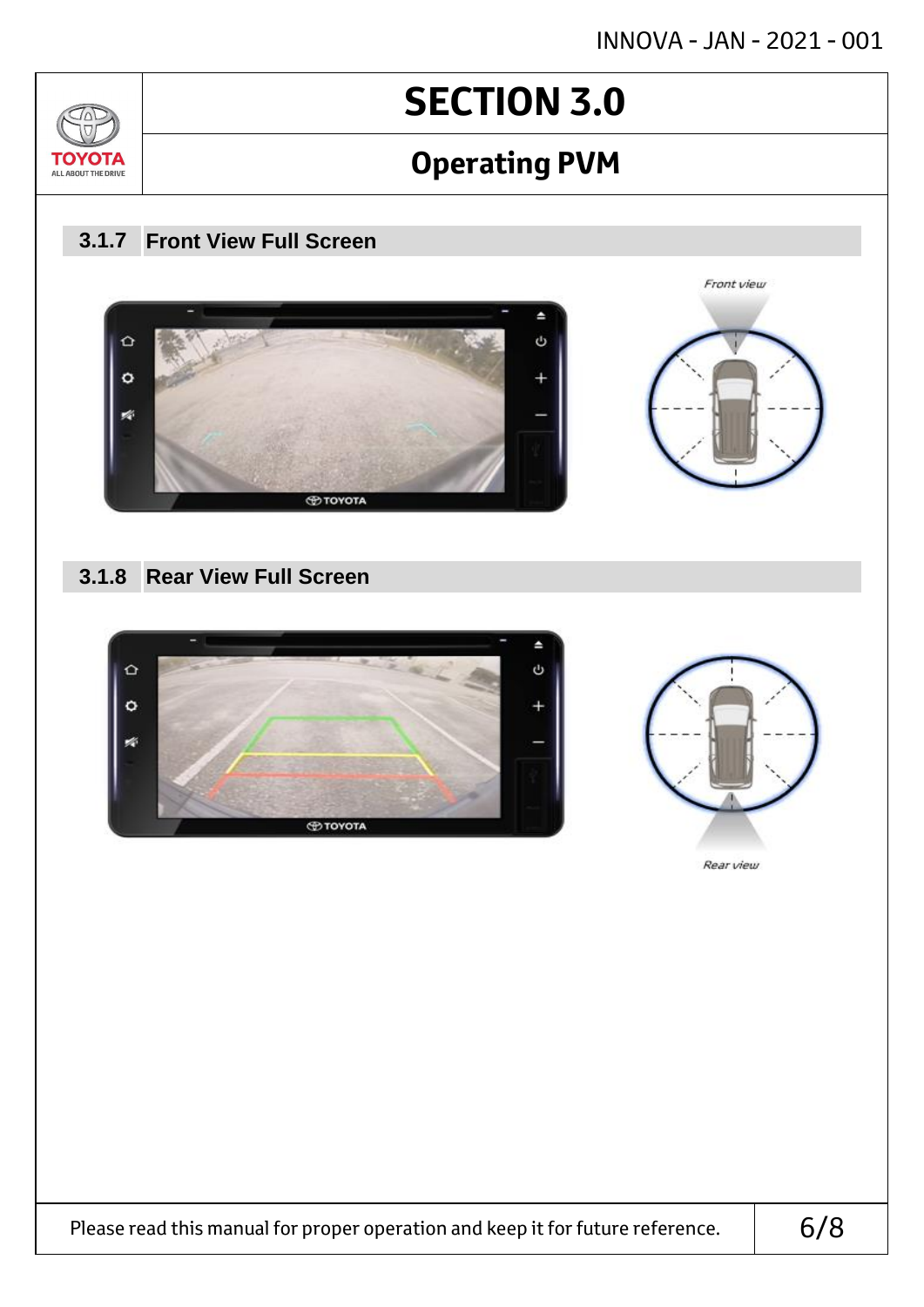# **SECTION 3.0**

## **Operating PVM**

#### **Gear : Reverse (R) 3.2**

1. When gear is engaged to Reverse (R), the screen on head display unit will switch to PVM mode automatically.



- 2. User can switch between 3 views when gear is engaged to Reverse R).
	- i. 2D model + Rear view.
	- ii. Rear View Full Screen
	- iii. 2D model + 3D model *from view E* .

#### **2D model + Rear view 3.2.1**



Please read this manual for proper operation and keep it for future reference.  $\vert$  7/8